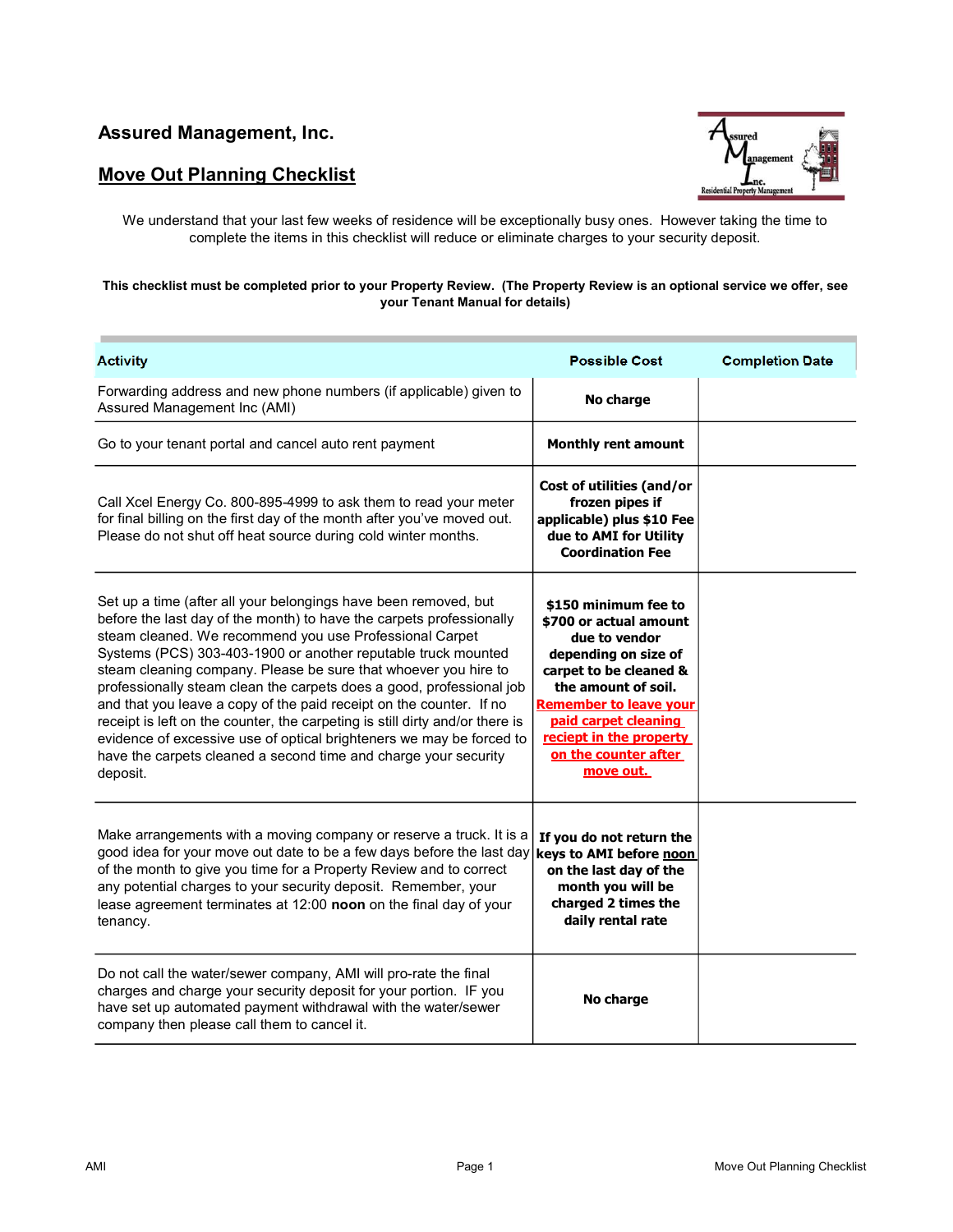| Fix or replace anything you break or lose. If you don't really know<br>how to do a repair and try to do it yourself, we may have to charge<br>your security deposit to have it repaired properly. Remember per the<br>lease you are responsible for returning the property to the condition it<br>was in prior to your move in, you must notify AMI if anything is<br>removed, left undone or unattached. Your Move In Condition report<br>can be found in your on line document folder. | \$45 - \$65 per hour<br>plus materials for<br>damage repairs                                                                                                           |  |
|------------------------------------------------------------------------------------------------------------------------------------------------------------------------------------------------------------------------------------------------------------------------------------------------------------------------------------------------------------------------------------------------------------------------------------------------------------------------------------------|------------------------------------------------------------------------------------------------------------------------------------------------------------------------|--|
| If you used anything larger than standard (small) picture hanging<br>nails or if you used an excessive number of nails, you will be charged<br>to repair large nail holes and repaint the wall. If you repair the holes<br>yourself, you need to paint the repair to match the rest of the wall.<br>Don't "spot paint", paint the entire wall.                                                                                                                                           | \$45 - \$65 per hour plus<br>materials for damage<br>repairs                                                                                                           |  |
| Cancel your telephone service, trash removal, cable TV, newspaper<br>delivery, milk delivery, etc.                                                                                                                                                                                                                                                                                                                                                                                       | \$10 Fee due to AMI for<br><b>Utility Coordination Fee</b>                                                                                                             |  |
| Arrange to have the lawn re-seeded, watered, mowed, leaves raked,<br>remove weeds and all yard debris/clippings. Remember to clean up<br>after your pet(s). Remove snow and ice from all sidewalks,<br>driveways, balconies, patios and decks where not contracted to do<br>by others.                                                                                                                                                                                                   | \$50 - \$300 or actual<br>amount charged by<br>vendor                                                                                                                  |  |
| If your vehicle has leaked oil in the garage or driveway the oil stain<br>must be removed. There are a number of products available that will<br>accomplish this.                                                                                                                                                                                                                                                                                                                        | \$50 - \$300 or actual<br>amount charged by<br>vendor                                                                                                                  |  |
| Arrange to throughly clean, deodorize and paint If you have allowed<br>smoking in the rental home.                                                                                                                                                                                                                                                                                                                                                                                       | \$250 minimum - total<br>cost of interior<br>repainting, cleaning<br>and/or deodorization                                                                              |  |
| Remove any excess cables, wires, satellite dish and/or equipment.<br>Repair any damage caused by the installation.                                                                                                                                                                                                                                                                                                                                                                       | \$50 - \$100 or actual<br>amount charged by<br>vendor                                                                                                                  |  |
| Do not leave firewood, flower pots, phone books, shower curtains,<br>toilet brushes, cleaning supplies, or hangers. Take all of these items<br>with you or dispose of them. Only leave items in the property that<br>were there when you moved in.                                                                                                                                                                                                                                       | \$75 minimum for<br>trash/furniture removal.<br>Actual cost will depend<br>on time required to load<br>and haul off the items<br>plus the number of<br>loads required. |  |
| Do not turn off the refrigerator                                                                                                                                                                                                                                                                                                                                                                                                                                                         | Minimum \$12.60 to plug<br>in refrigerator and check<br>operation or cost to<br>replace refrigerator                                                                   |  |
| If you have made alterations to the home, including painting, you<br>must restore it to its original condition unless you have written<br>permission from AMI.                                                                                                                                                                                                                                                                                                                           | \$45 - \$65 per hour<br>plus materials                                                                                                                                 |  |
| Replace missing, mismatched (in same fixture) or burnt out light<br>bulbs. There will be an additional cost for decorative, florescent,<br>flood or halogen bulbs                                                                                                                                                                                                                                                                                                                        | \$20 minimum charge for<br>first bulb plus \$9.50 per<br>each additional bulb                                                                                          |  |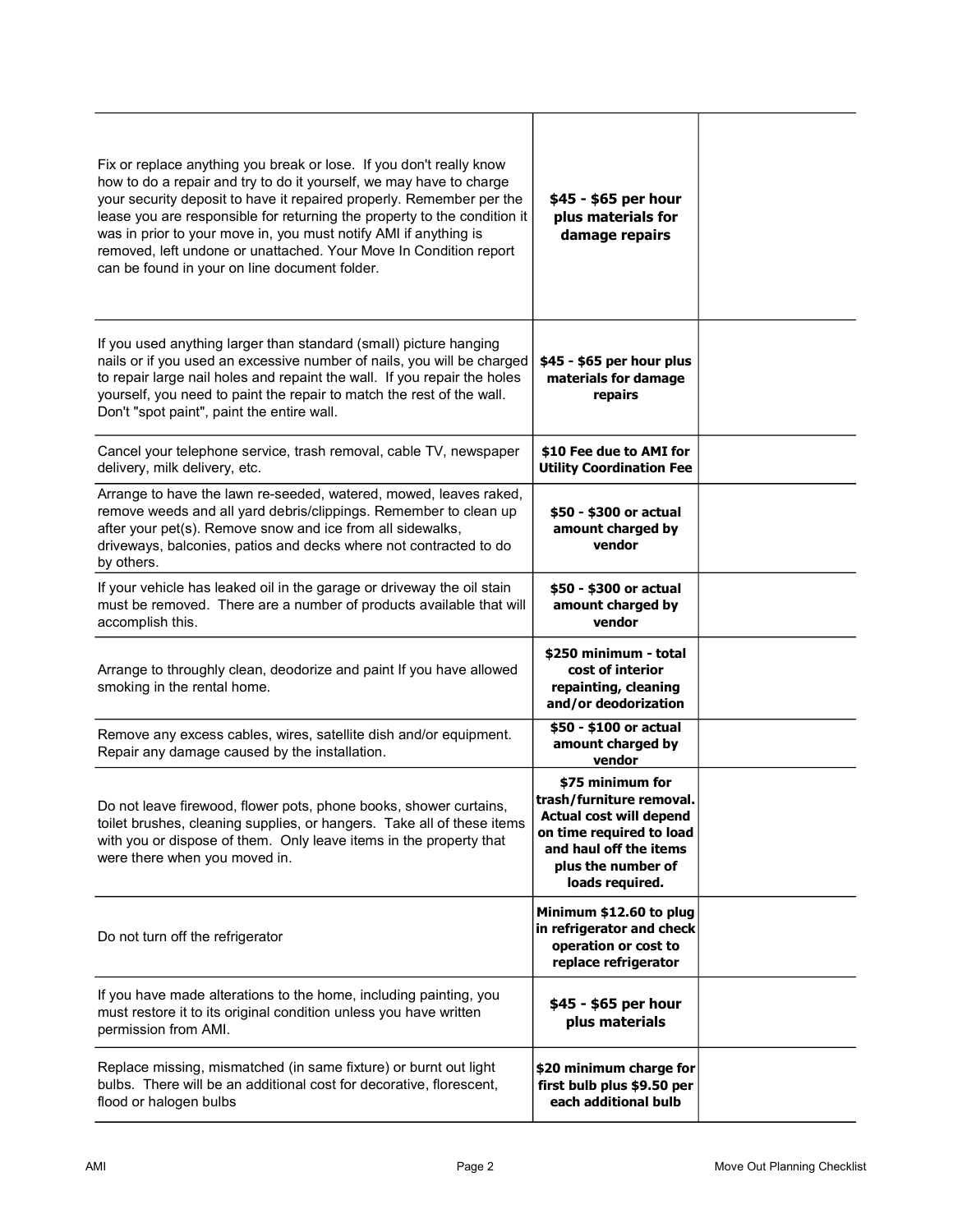| Replace missing or damaged door stops                                                                                                                                                                                                                                                                                                                                                                                                                                                                                                                                                                                                                                                                                                                                                                                                                                                                                                                                                                                                    | \$20 minimum charge to<br>replace first missing or<br>damaged door stop plus<br>\$10-\$15 for each<br>additional |  |
|------------------------------------------------------------------------------------------------------------------------------------------------------------------------------------------------------------------------------------------------------------------------------------------------------------------------------------------------------------------------------------------------------------------------------------------------------------------------------------------------------------------------------------------------------------------------------------------------------------------------------------------------------------------------------------------------------------------------------------------------------------------------------------------------------------------------------------------------------------------------------------------------------------------------------------------------------------------------------------------------------------------------------------------|------------------------------------------------------------------------------------------------------------------|--|
| Leave complex parking tags, pool permits or keys or tags, mail box<br>keys, garage door opener remote control(s) and any other remote<br>control(s) on the kitchen counter.                                                                                                                                                                                                                                                                                                                                                                                                                                                                                                                                                                                                                                                                                                                                                                                                                                                              | $$50 - $100$                                                                                                     |  |
| Change the furnace filter                                                                                                                                                                                                                                                                                                                                                                                                                                                                                                                                                                                                                                                                                                                                                                                                                                                                                                                                                                                                                | \$20 minimum charge or<br>actual cost of<br>replacement                                                          |  |
| Schedule time to throughly clean rental home. If you hire a cleaning<br>person, make sure they use this checklist. We recommend you use<br>a reputable cleaning company and double check their work.                                                                                                                                                                                                                                                                                                                                                                                                                                                                                                                                                                                                                                                                                                                                                                                                                                     | \$120 minimum charge -<br>\$35 to \$50 per hour<br>general cleaning                                              |  |
| The list below is intended as a guideline, all areas of the home,<br>yard, garage, storage (if applicable) should be left in clean and<br>undamaged condition.                                                                                                                                                                                                                                                                                                                                                                                                                                                                                                                                                                                                                                                                                                                                                                                                                                                                           |                                                                                                                  |  |
| Bedrooms, Hallways, Stairways, Living Rm/Family Rm/Dining<br><b>Rm/Study</b><br>1. Vacuum thoroughly including closets.<br>2. Carpets professionally steam cleaned<br>3. Sweep and mop floors. All non-carpeted floors should be free of<br>stains, dust and debris and should be washed and waxed where<br>appropriate.<br>4. Remove cobwebs from ceilings and light fixtures.<br>5. Wash windows and patio doors inside and out. Clean frames,<br>sills, tracks and seals.<br>6. Clean vertical and mini blinds.<br>7. Wipe down top and front of furnace, hot water heater and air<br>conditioning unit.<br>8. All fireplaces (including hearth) must be broom swept and free of<br>ashes, wood debris.<br>9. Wipe down all switch plates with a damp (not wet) cloth.<br>10. Clean all baseboards and heat vents.<br>11. Wash doors inside and out.<br>12. Wash down closet doors surface and trims.<br>13. Vacuum closet guide, tracks and shelves.<br>14. Sweep balcony, patio and garage and unfinished<br>rooms/basement floors. |                                                                                                                  |  |